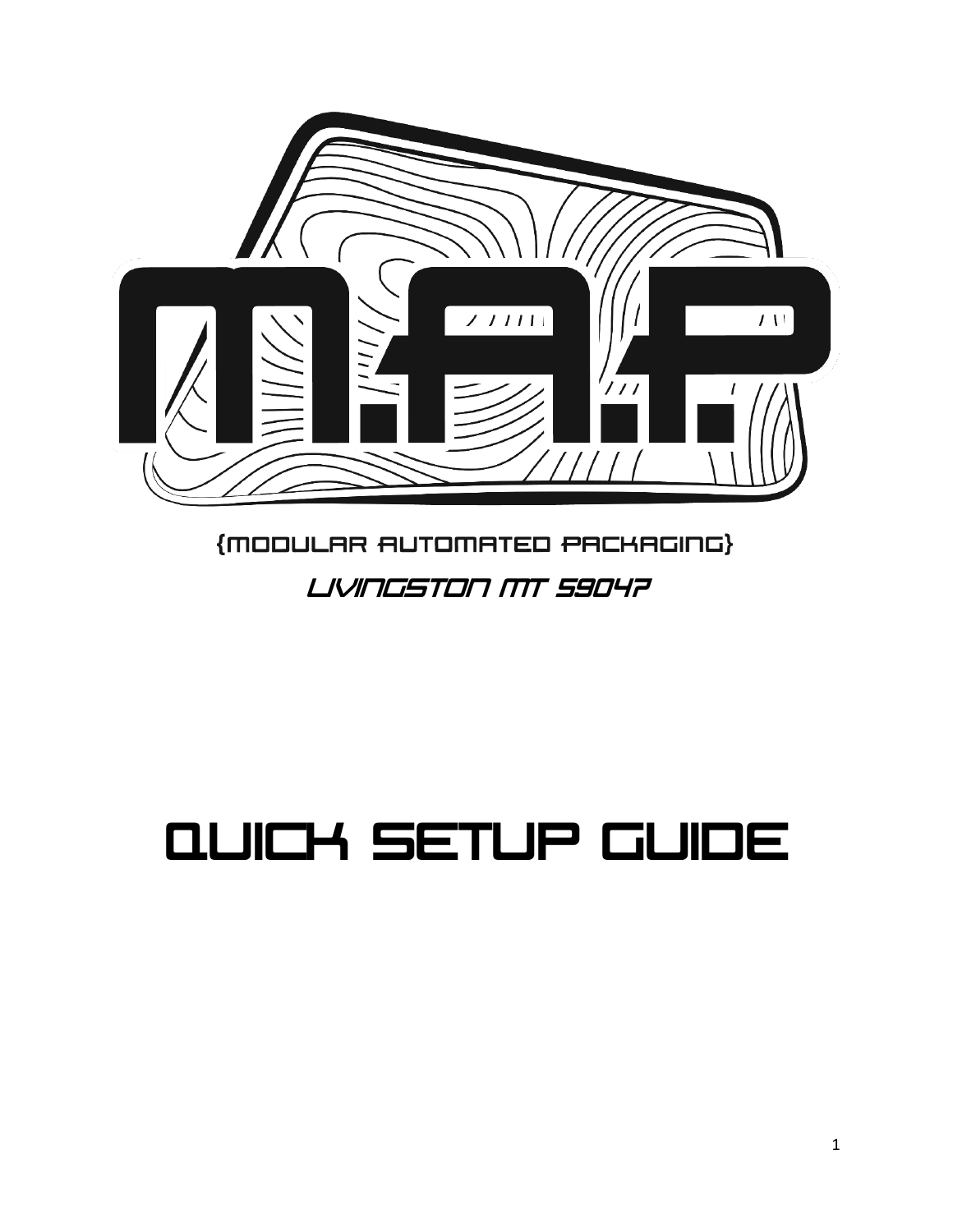#### Unboxing and Preparing for Bolt-On Installation

Remove all equipment from the boxes, plug in and charge the tablet.

Familiarize yourself with the contents of the boxes

| <b>PARTS LIST</b> |            |                                                  |                    |                 |  |  |
|-------------------|------------|--------------------------------------------------|--------------------|-----------------|--|--|
| <b>ITEM</b>       | <b>QTY</b> | <b>PART NUMBER</b>                               | <b>DESCRIPTION</b> | <b>MATERIAL</b> |  |  |
|                   |            | 4" X 48" CONVEYOR                                |                    |                 |  |  |
| $\mathcal{D}$     |            | M.A.P.<br><b>AUTO-REJECT HEAD</b><br><b>UNIT</b> |                    | <b>STEEL</b>    |  |  |
| 3                 |            | <b>M.A.P. REJECTION</b><br><b>ASSEMBLY</b>       |                    |                 |  |  |
| 4                 |            | ME#0011                                          |                    | <b>STEEL</b>    |  |  |
| 5                 |            | <b>SCALE SHEILD</b><br><b>ASSEMBLY V2</b>        |                    | <b>STEEL</b>    |  |  |

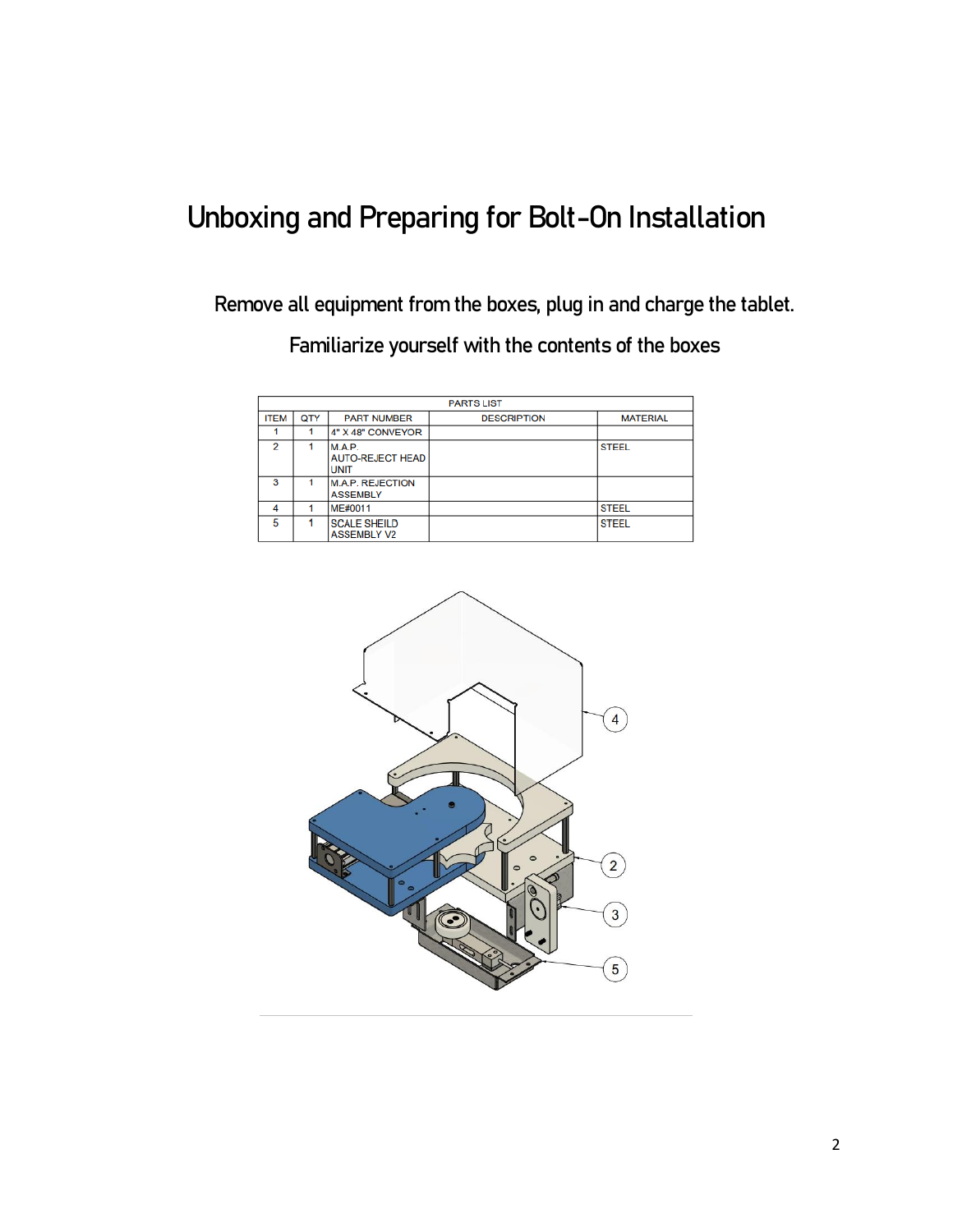#### Contents:

- -Control Cabinet
- -Tablet
- -Calibration weight
- -Hardware
- -Head Unit
- -Rejection Assembly
- -Emergency Stop
- -Air tubing
- -Safety Guard

## Step 1 – Preparation

- 1.1- Decide where on your conveyor you are going to mount the head unit.
	- We advise not being any closer than 16" to either end of the conveyor.
- 1.2- Remove existing conveyor side rails.
	- You will be cutting them in a future step but get them out of the way.
- 1.3- Remove all unnecessary hardware from area head unit is going to attach to. -Having a clean chunk of conveyor is going to make mounting easier.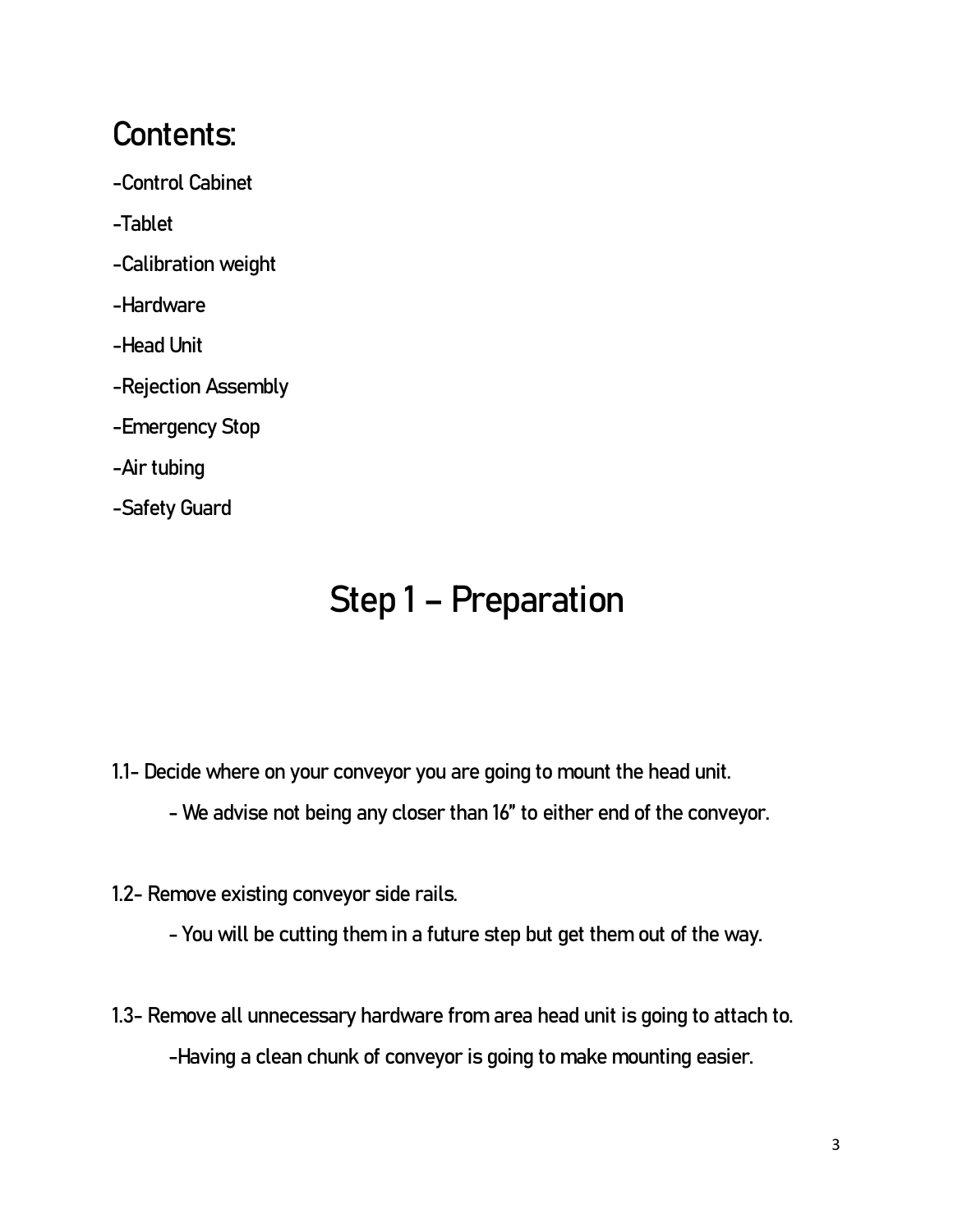### Step 2 - Install  $1<sup>st</sup>$   $\frac{1}{2}$  of the Head Unit



2.1- Clamp the first half of the head unit to the conveyor:

- Use a clamp to hold the head unit to the conveyor while marking the holes to be drilled.

- Make certain that the transition from the conveyor belting to the head unit deck is flush.

2.2- Remove the conveyor belting prior to drilling your  $\mathcal{U}$ " holes:

- Usually requires lifting the belt and removing the pin that holds the links together.

- The pin will only come out in one direction.
- Clean while you have it off!
- 2.3- Install M6 bolts to attach ½ of head unit to conveyor.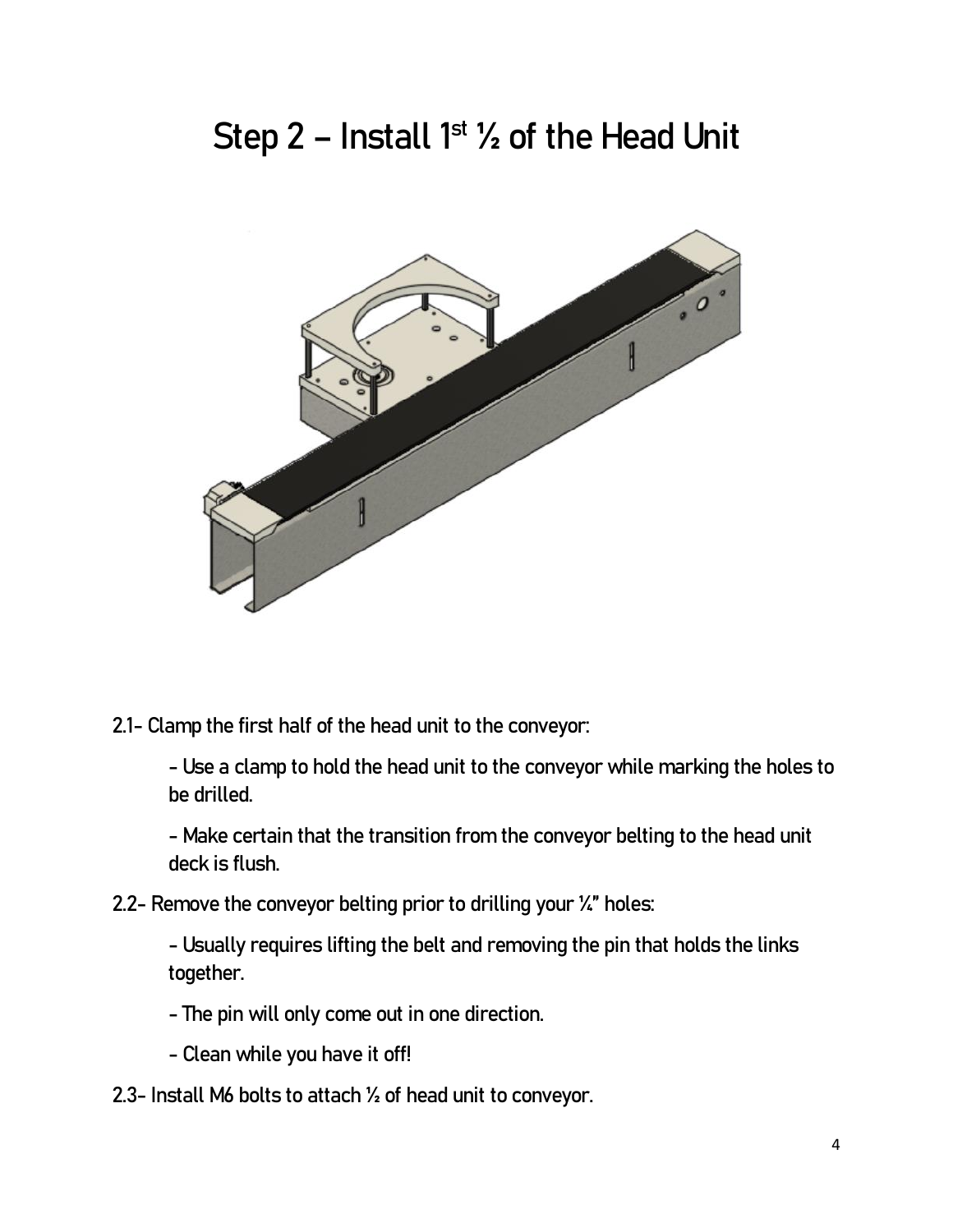### Step  $3$  – Installing  $2^{nd}$   $\frac{1}{2}$  of Head Unit



3.1–Remove the two M6 nuts and washer off the second half of the Head Unit assembly:

- Make sure to take note of the order of the parts in case they come out of order.

- The 1/4" spacer on the M6 bolt should sit flat on the first half of the Head Unit you installed.

- Insert the M6 Bolt and star wheel assembly into the first half of the Head Unit you installed.

3.2- Set the  $2^{nd}$   $\frac{1}{2}$  of Head Unit into place:

- Replace the M6 nuts on the star wheel assembly to help hold things while taking measurement and checking alignment.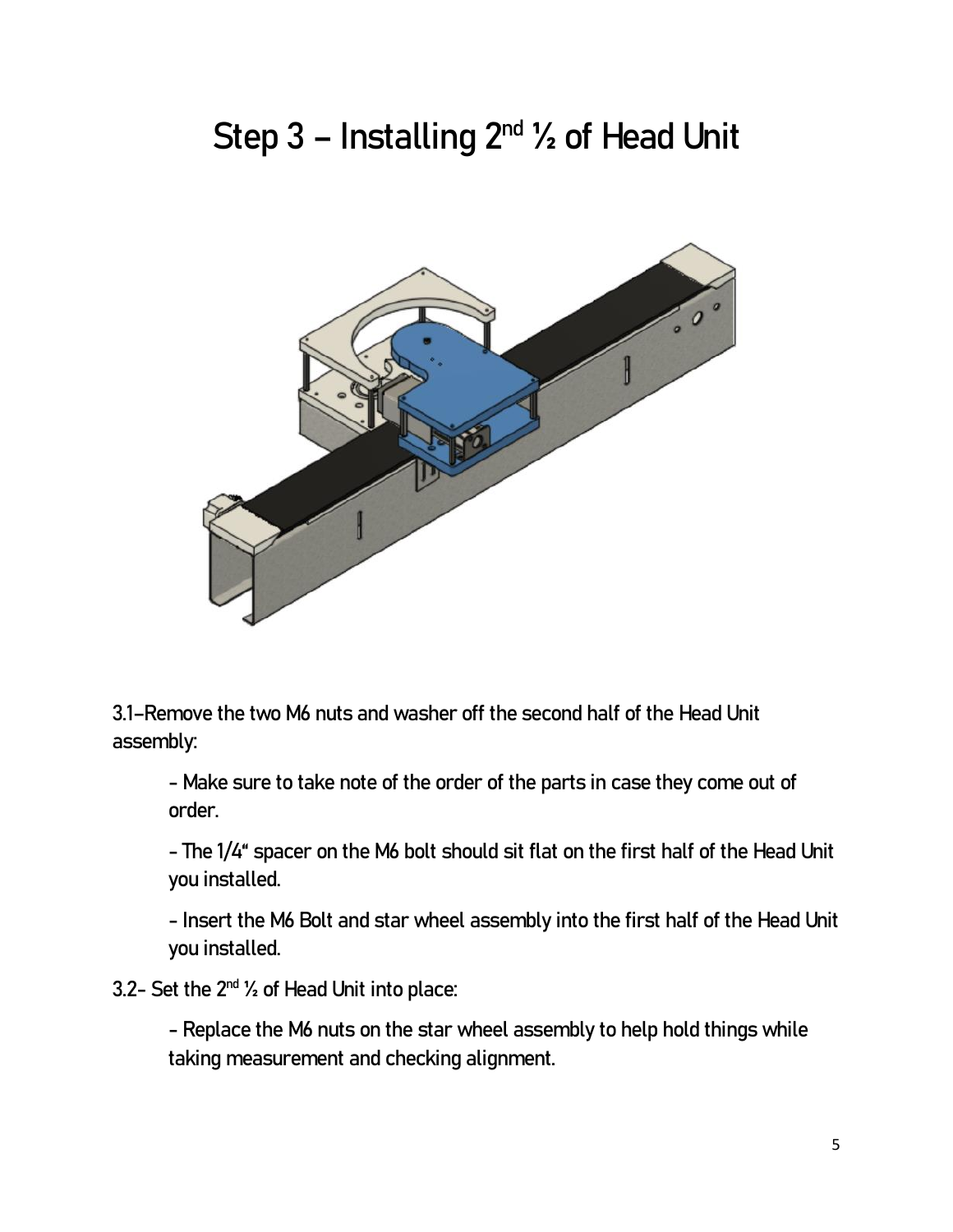3.3-Place a portion of the conveyor belting under this assembly and use the provided  $\frac{1}{4}$ " spacer to help hold the second half of the head unit level and square with the conveyor:

- Mark the holes to be drilled on the second side of the conveyor.

- Remove the second half of the head unit prior to drilling the  $\chi$ " holes.

- When reassembled there should be a ¼" gap between the conveyor and the head assembly



\*Take time to make sure that everything is level and square this will help ensure that the Auto-Reject functions properly.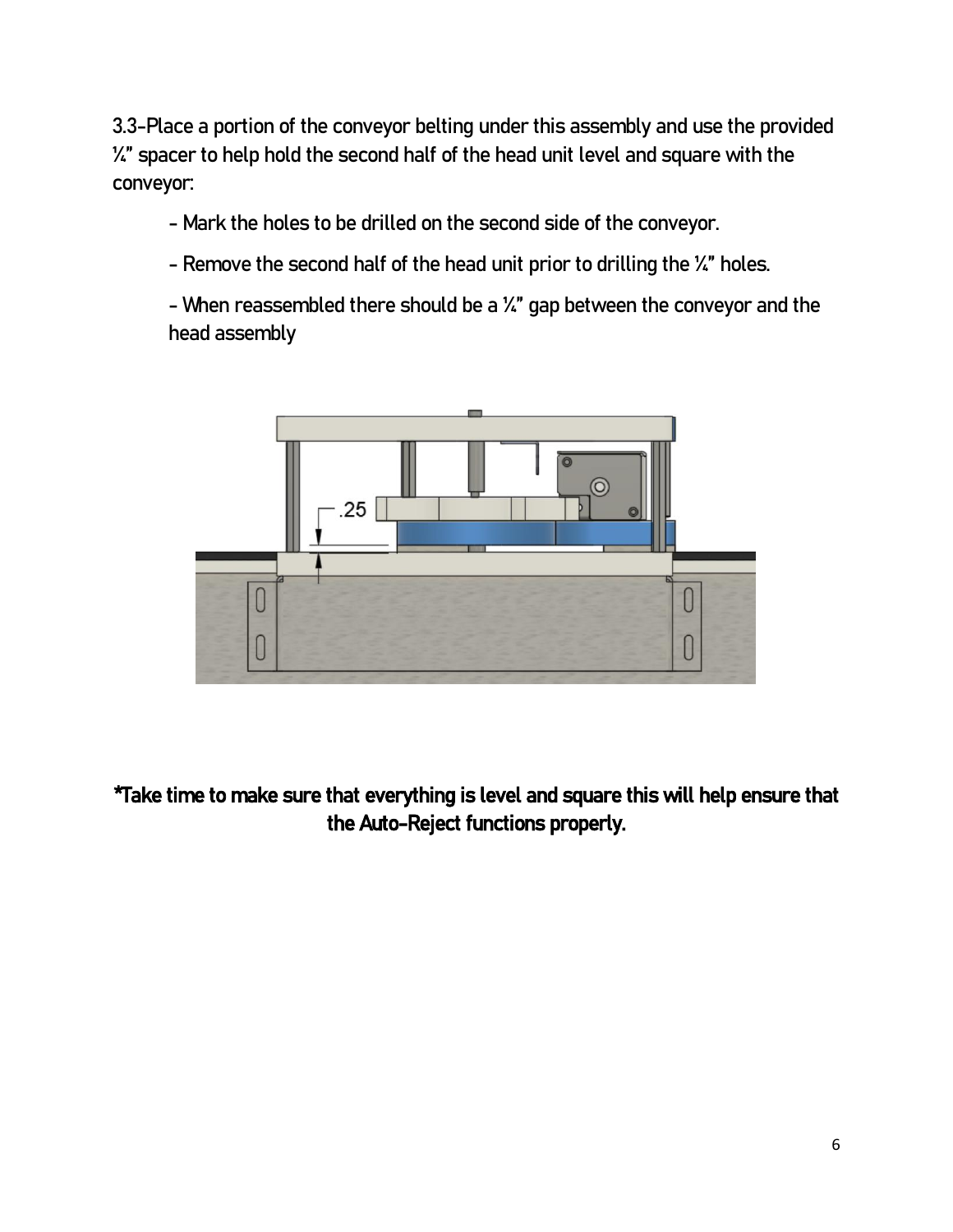### Step 4- Installing the Rejection Assembly



- 4.1- Drill ¼'holes for the Rejection Assembly to attach through.
- 4.2- Use the M6 Bolts provided to attach it.

- The Rejection Assembly needs to be as close to the exit of the Head Assembly as possible.

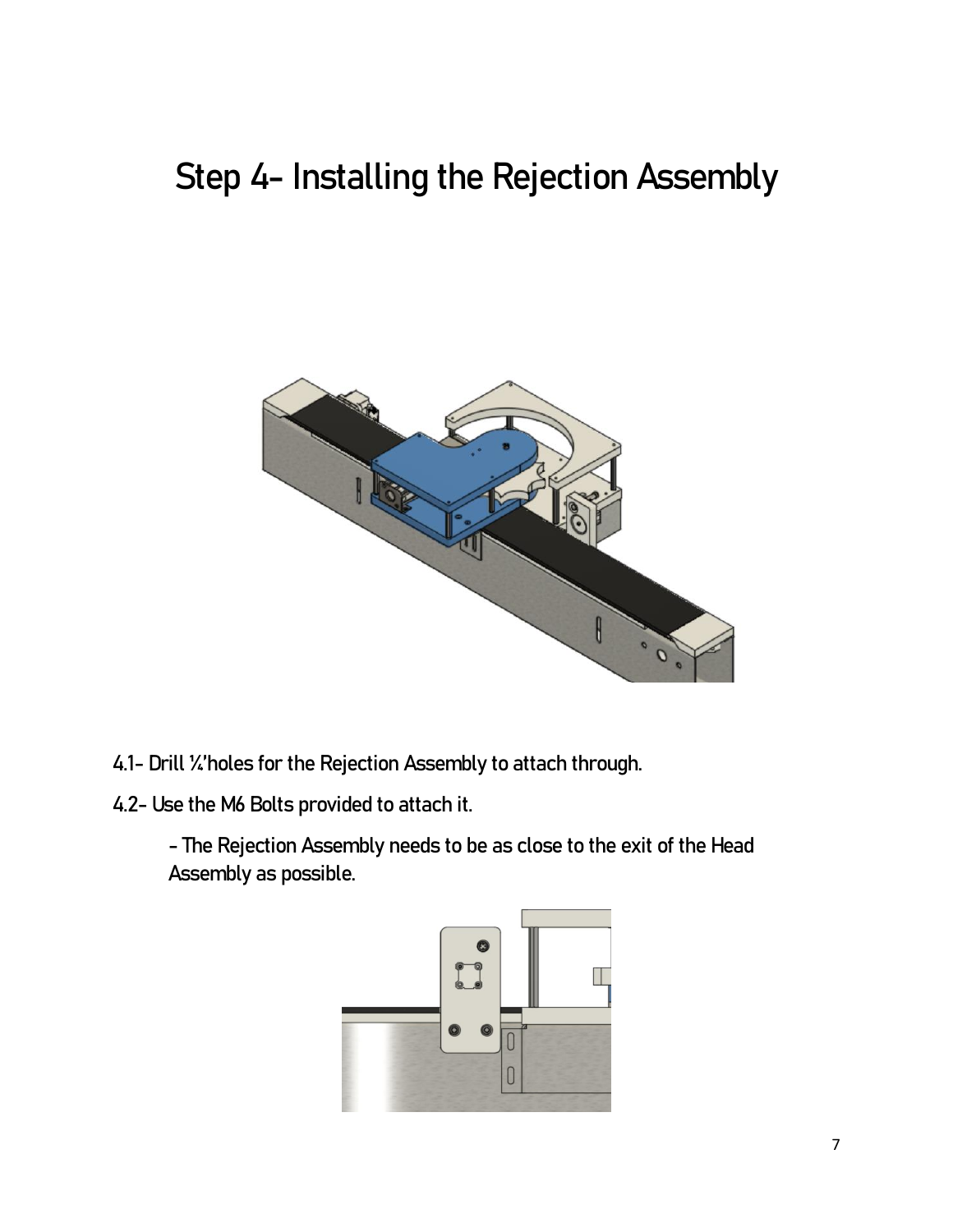# Step 5- Replacing the Conveyor Belt / Cutting Side Rails

5.1- Make sure that all fasteners are tight prior to replacing the conveyor belting.

5.2-Feed the conveyor belting under the Head Unit and re-insert the connecting pin that holds the links together.

5.3- Turn the conveyor on to ensure proper operation.

5.4- Replace the side rails on the scale side.

-you will want the rail to come within  $\frac{1}{4}$ " of the Head Unit and  $\frac{1}{4}$ " of the rejection assembly.



#### 5.5- Replace the side rails on the push side

-You will want the rail to guide the cans directly into the dead stop.

-The last section of rail to be installed will be the one across from the rejection. Leave yourself a gap for the cans to be rejected through.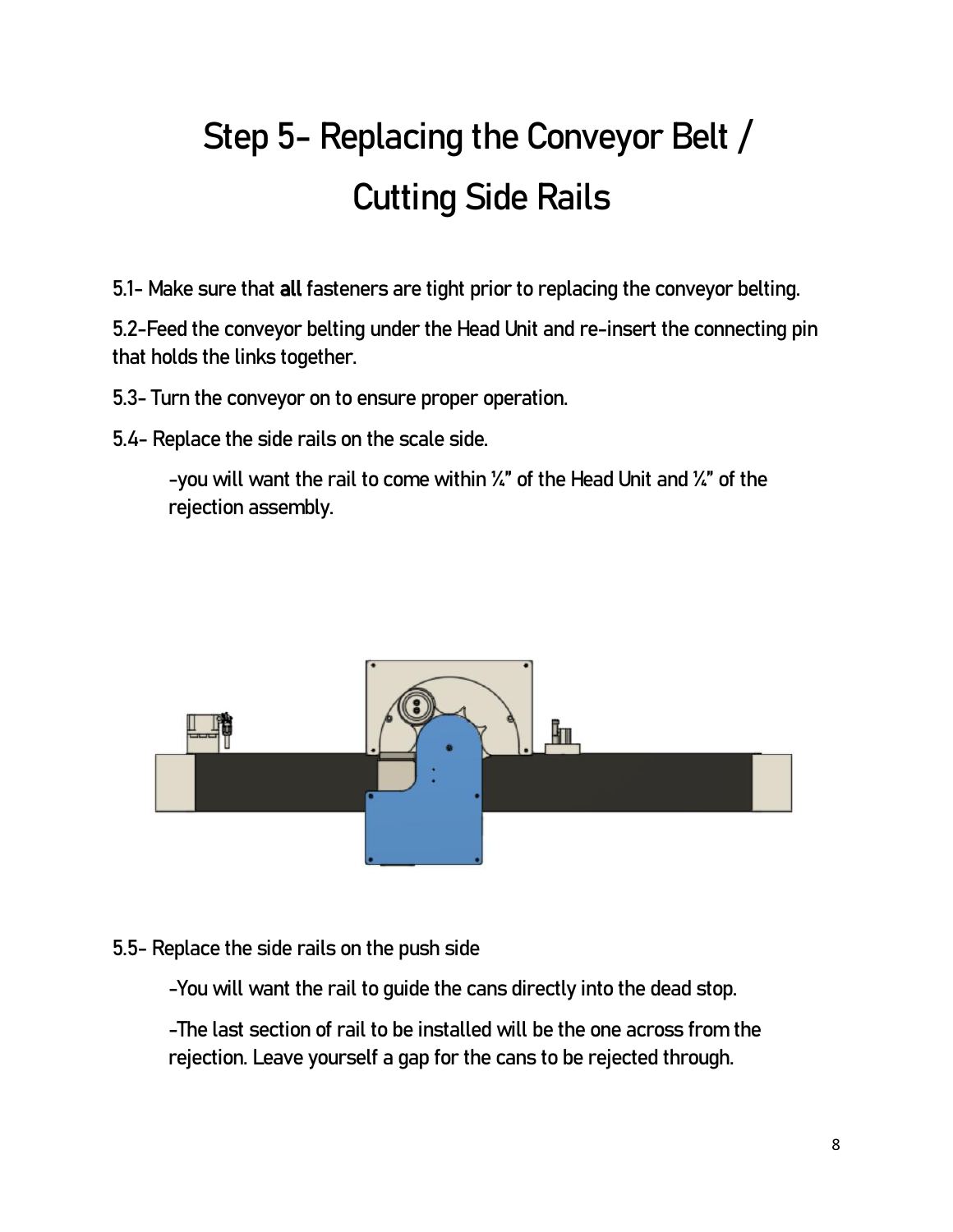## Step 6- Mounting the Control Cabinet /E-Stop/ Routing Cables and Air Lines

6.1- The Control Cabinet is intended to be mounted to the conveyor that the head unit is on. The control cabinet can be mounted in any orientation. Included are 90 Degree brackets and M6 Hardware for mounting.

-Drill ¼" Holes.

6.2- Make sure that the cables coming out of the Control Cabinet are able to reach the Head Unit prior to mounting Control Cabinet.

#### Cable Wiring

| Cable          | <b>Attachment Point</b>    |
|----------------|----------------------------|
| M12 Cable #1   | <b>Can Entrance Sensor</b> |
| M8 Cable #2    | Can Push Cylinder          |
| $M12$ Cable #3 | E-Stop Plug on Cabinet     |
| M12 Cable #4   | <b>Rejection Sensor</b>    |